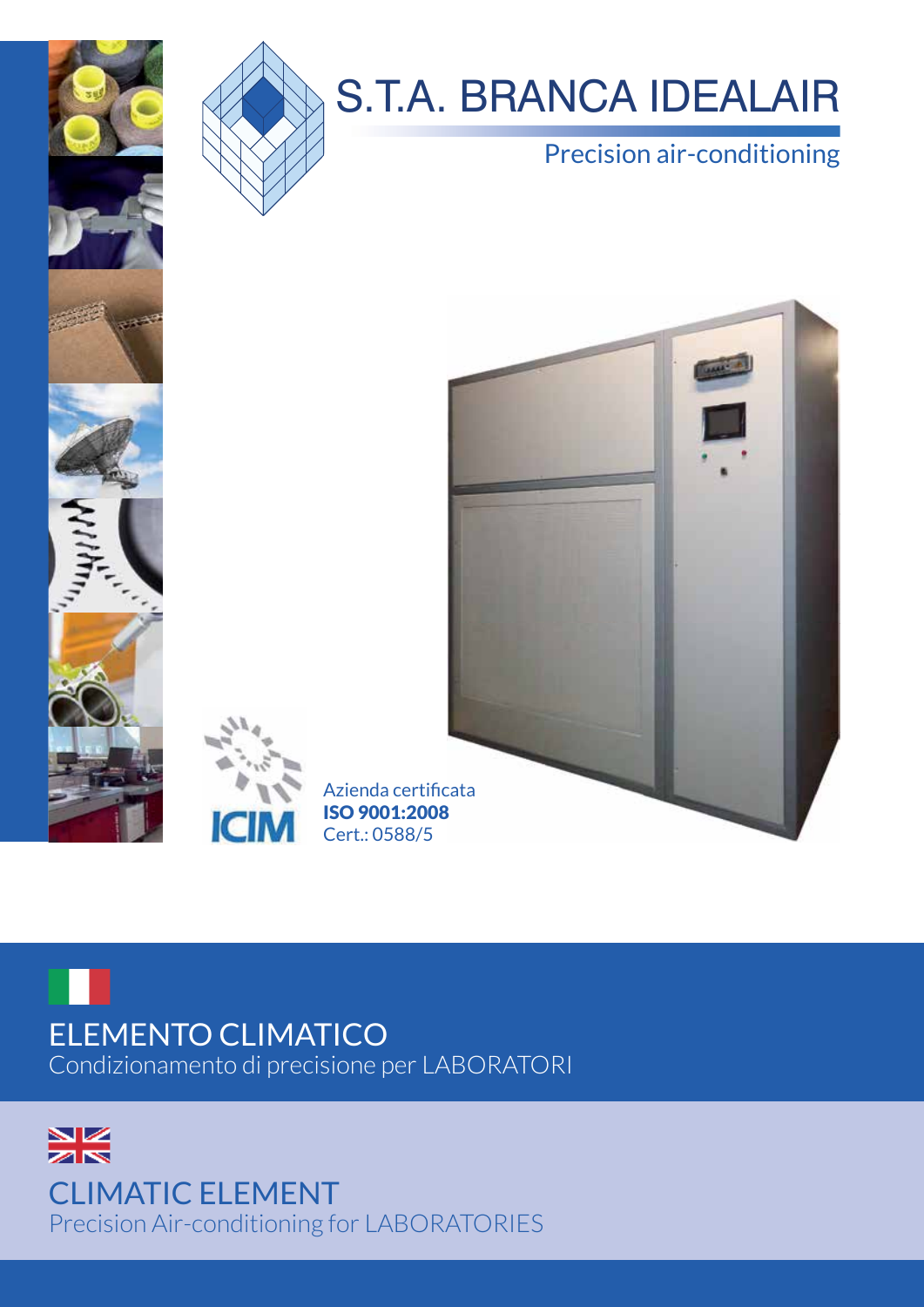

| <b>TIPO/TYPE</b>                                              |                                                                             | $\mathbf 0$  | $\mathbf{1}$  | $\mathbf 2$    | 2/S            | 3              | 4              |
|---------------------------------------------------------------|-----------------------------------------------------------------------------|--------------|---------------|----------------|----------------|----------------|----------------|
| <b>Volume del locale</b><br>Volume of the room                | m <sup>3</sup>                                                              | $20 \div 50$ | $50 \div 100$ | $100 \div 180$ | $180 \div 300$ | $300 \div 550$ | $550 \div 800$ |
| <b>Riscaldamento</b><br>Heating                               | <b>KW</b>                                                                   | 4,5          | 9             | 9              | 9              | 18             | 18             |
| <b>Raffreddamento</b><br>Cooling                              | <b>KW</b>                                                                   | 3            | 3             | 3,88           | 6,35           | 8,87           | 13,5           |
| Refrigerante<br>Refrigerant                                   | <b>SUVA HFC</b><br>R134a / R410a                                            |              |               |                |                |                |                |
| <b>Umidificazione</b><br>Humidification                       | <b>KW</b>                                                                   | 1,8          | 3             | 3              | 3              | 6              | 6              |
| Portata ventilatore<br>Fan capacity                           | $m^{3}/h$                                                                   | 500          | 1000          | 1600           | 2400           | 4500           | 7000           |
| Ventilazione<br>Ventilation                                   | <b>KW</b>                                                                   | 0,77         | 0,77          | 0,77           | 1,54           | 1,54           | 1,54           |
| Condensazione<br>Condensation                                 | Ad aria, ad acqua, ad acqua refrigerate - by air, by water, by water cooled |              |               |                |                |                |                |
| Ricambio aria<br>Air exchange                                 | Per aspirazione - By suction                                                |              |               |                |                |                |                |
| Campo di misura<br>Measure range                              | $\mathsf{C}^\circ$<br>$+10$ 30<br>U.R.<br>%40<br>.80                        |              |               |                |                |                |                |
| Carico idrostatico min.<br>Min. hydrostatic load              | Kg/cm <sup>3</sup><br>$\overline{2}$                                        |              |               |                |                |                |                |
| Temperatura acqua<br>Water temperature                        | $\mathsf{C}^\circ$<br>16                                                    |              |               |                |                |                |                |
| Portagomma di carico<br>Water feed connection                 | inch                                                                        | $1/2$        | 3/4           | 3/4            | 3/4            | 1              | 1              |
| Portagomma di scarico<br>Water disch. connection              | inch                                                                        | 1/2          | 3/4           | 3/4            | 3/4            | 1              | 1              |
| Collettore di scarico condensa<br>Condensate disch. Collector | inch                                                                        | 1/2          | 3/4           | 3/4            | 3/4            | 1              | 1              |
| Potenza installata<br>Installed power                         | <b>KW</b>                                                                   | 9            | 14            | 21             | 24             | 33             | 35             |
| Alimentazione trifase<br>3PH electrical supply                | Volt<br>$230/400 + N + PE$                                                  |              |               |                |                |                |                |
| <b>Dimensioni</b><br><b>Dimensions</b>                        | $\mathsf{Cm}$                                                               | 70x50x190    | 100x60x190    | 100x60x190     | 125x60x190     | 190x65x190     | 190x65x190     |
| Peso netto<br>Net weight                                      | Kg                                                                          | 200          | 300           | 320            | 400            | 550            | 590            |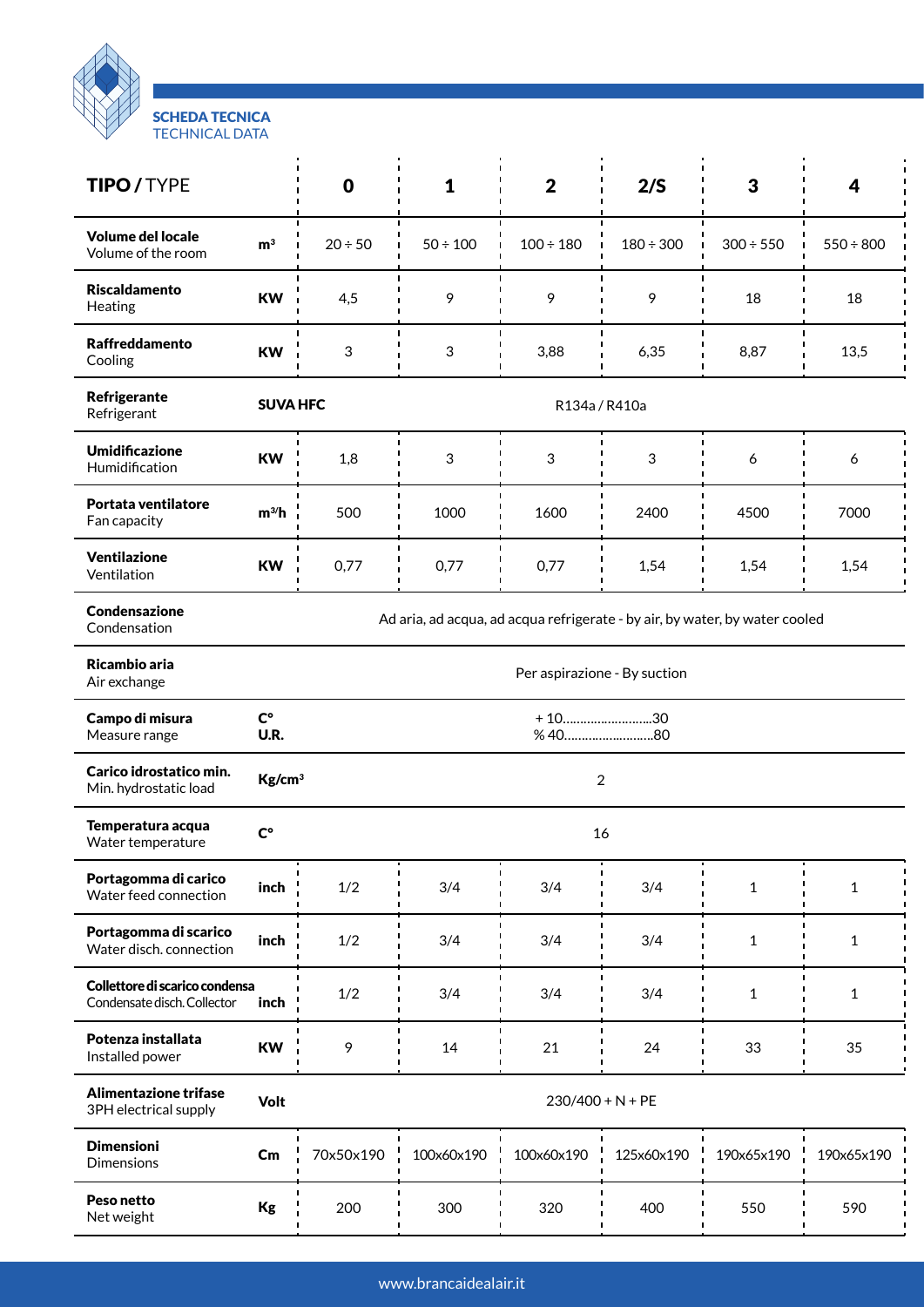

- Prestazioni su regolazione close-control più performanti (tecnologia Digital Scroll);

- Ampia capacità, flessibilità e ottimizzazione sul controllo di temperatura, umidità relativa anche con carichi termici molto elevati;

- Raccolta dati, diagnostica e statistica allarmi, funzioni di log storico, trend grafici, funzioni di upload/download;

- Porta USB per connessione a PC con assistenzaremota STA Branca Idealair;

- Trasferimento dati veloce con USB 2.0;

- Calendario sincronizzato e batteria tampone 3V (durata 6 mesi) su pannello HMI touch screen;

- Backup dati su memoria flash (SD card);
- Unità Open Source;

- Advanced performances with new technology of close-control with Digital Scroll;

- High capacity, flexibility and optimization on temperature and humidity also against high thermal loads;

- Datalogging, diagnostics and statistics of alarms, trend graphs, data upload/download and other integrated functions;

- USB slot for external PC connection and remote control;

- Quicker data transferring with USB 2.0;

- Synchronized calendar and hold battery 3V on HMI Touch Screen (Up to 6-Month Battery Life); - Data storage increased on flash memory (SD card);

- ECO weekly program to reduce energy consumption up to 50% less in stand-by conditions;

- External AUX On/Off inputs;

- Counter area (e.g. servicing, cleaning, mapping and other programmed activities);

- Programma ECO settimanale con risparmio energetico fino al 50% in condizioni stand-by; - Segnali Aux logici On/Off;

FUNZIONALITÀ E PRESTAZIONI AVANZATE ADVANCED FEATURES AND PERFORMANCES

- Area contatori per attività programmate (ad esempio richiesta manutenzione, pulizia unità, mappatura, etc.);

Le unità Branca Idealair sono compatibili con le seguenti reti di comunicazione per piattaforme Building Automation:

- -- Ethernet (Modbus TCP/IEC 60870)
- -- RS232c o RS485 (Modbus RTU)
- -- Desktop Remoto powered by TEAMVIEWER



Climatic units by Branca Idealair are compatible with the system across network protocols below:

- -- Ethernet (Modbus TCP / IEC 60870)
- -- RS232c o RS485 (Modbus RTU)
- -- Remote control powered by TEAMVIEWER